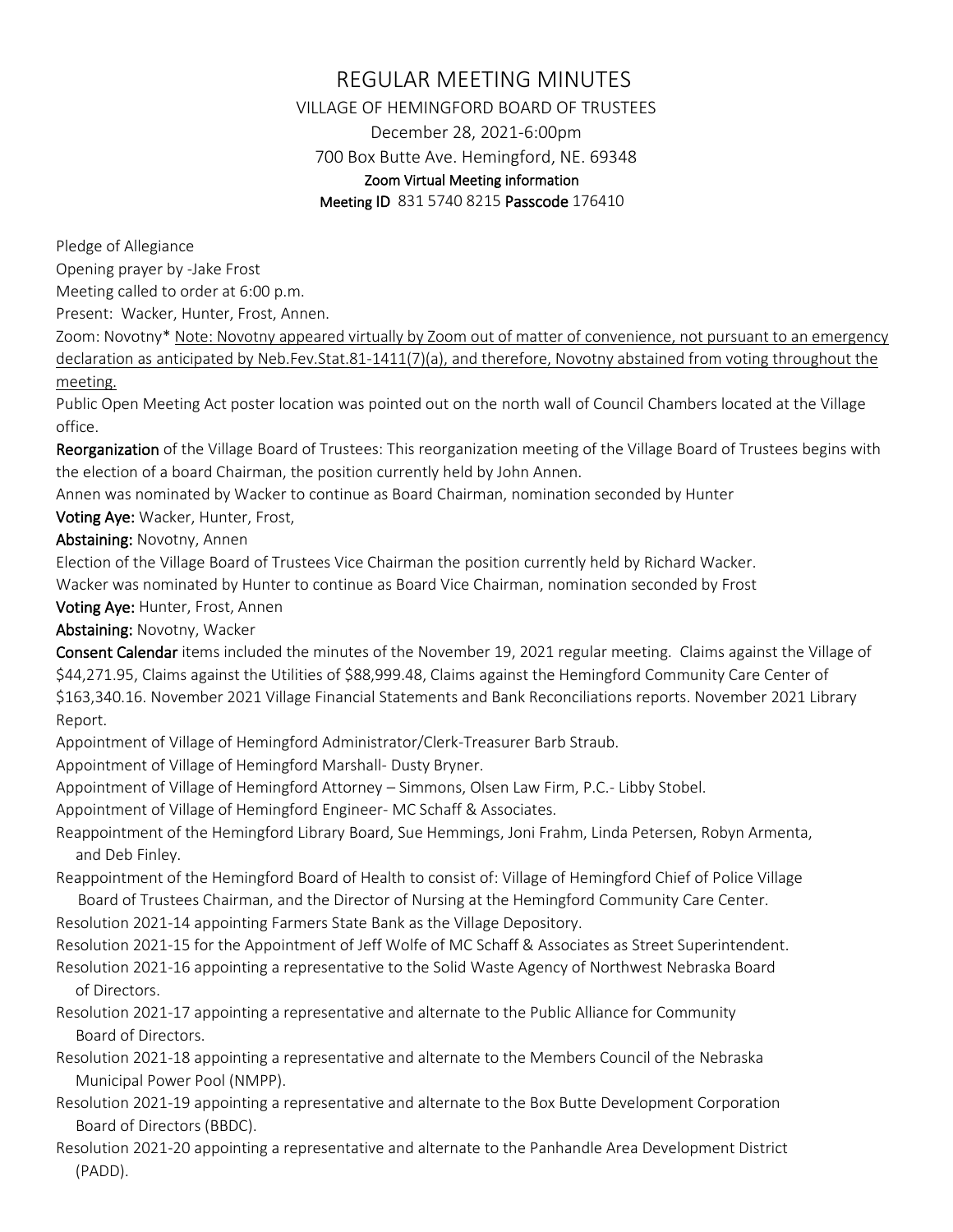Resolution 2021-21 appointing a representative and alternate to Nebraska Public Power District Board of Directors (NPPD).

Resolution 2021-22 appointing a representative and alternate to the League Association of Risk Management (LARM).

Resolution 2021-23 appointing a representative and alternate to the Box Butte County E-911 Emergency Communication Advisory Board.

Resolution 2021-24 Year End Certification of Village Street Superintendent 2021

Motion by Frost second by Wacker to approve the consent calendar as read and approve representatives and alternates as presented in each resolution. Voting Aye: Wacker, Hunter, Frost, Annen Abstaining: Novotny

Motion by Wacker, Second by Frost to Move agenda item 6 to position 3 on the agenda. Voting Aye: Wacker, Hunter, Frost, Annen Abstaining: Novotny

Discussion and possible action: Approval of the written Net Metering Policy as amended requiring Customer-generators to provide proof of existing insurance coverage prior to interconnection and shall maintain the liability insurance coverage for the duration of the interconnection with the Village of Hemingford's primary voltage distribution system. Motion by Hunter, Second by Frost to approve the new wording in the net metering policy for the village of Hemingford. Voting Aye: Wacker, Hunter, Frost, Annen Abstaining: Novotny

Discussion and possible action: Second Reading of Ordinance #812

## AN ORDINANCE OF THE VILLAGE OF HEMINGFORD, NEBRASKA ADOPTING AN ELECTRICAL INTERCONNECTION POLICY, PROCEDURES, CHARGES, AGREEMENTS, AND PROVIDING FOR AN EFFECTIVE DATE.

Motion by Wacker, Second by Hunter to pass and publish Ordinance #812 an ordinance of the village of Hemingford, Nebraska adopting an electrical interconnection policy, procedures, charges, agreements and providing for an effective date.

Voting Aye: Wacker, Hunter, Frost, Annen Abstaining: Novotny

Discussion and possible action: Electric Utility billing error. The auditors, during their field work found that there was an error in billing for the summer months of 2021, June-September, summer rates for the usage second tier rates were not changed for the commercial class customers. This affects commercial customers that used more thank 1000 kWh. This error resulted in an underbilling. While we are unsure at this time the total amount of this error and which customers are directly affected it is estimated to be a \$20,000-\$30,000 billing deficit. Auditors, in order to proceed with the village audit are requesting a management response to this finding.

Motion by Wacker, Second by Hunter to get exact amounts and the customer list of those underbilled, then create a supplemental billing to recoup these funds, with potentially offering a payment plan if necessary.

Voting Aye: Wacker, Hunter, Frost, Annen Abstaining: Novotny

Discussion and possible action: Adoption of Seasonal Electric Rate Change Policy, the policy is intended to eliminate the possibility of billing errors due to unchanged or incorrect rates. The policy provides methods to ensure rates are changes